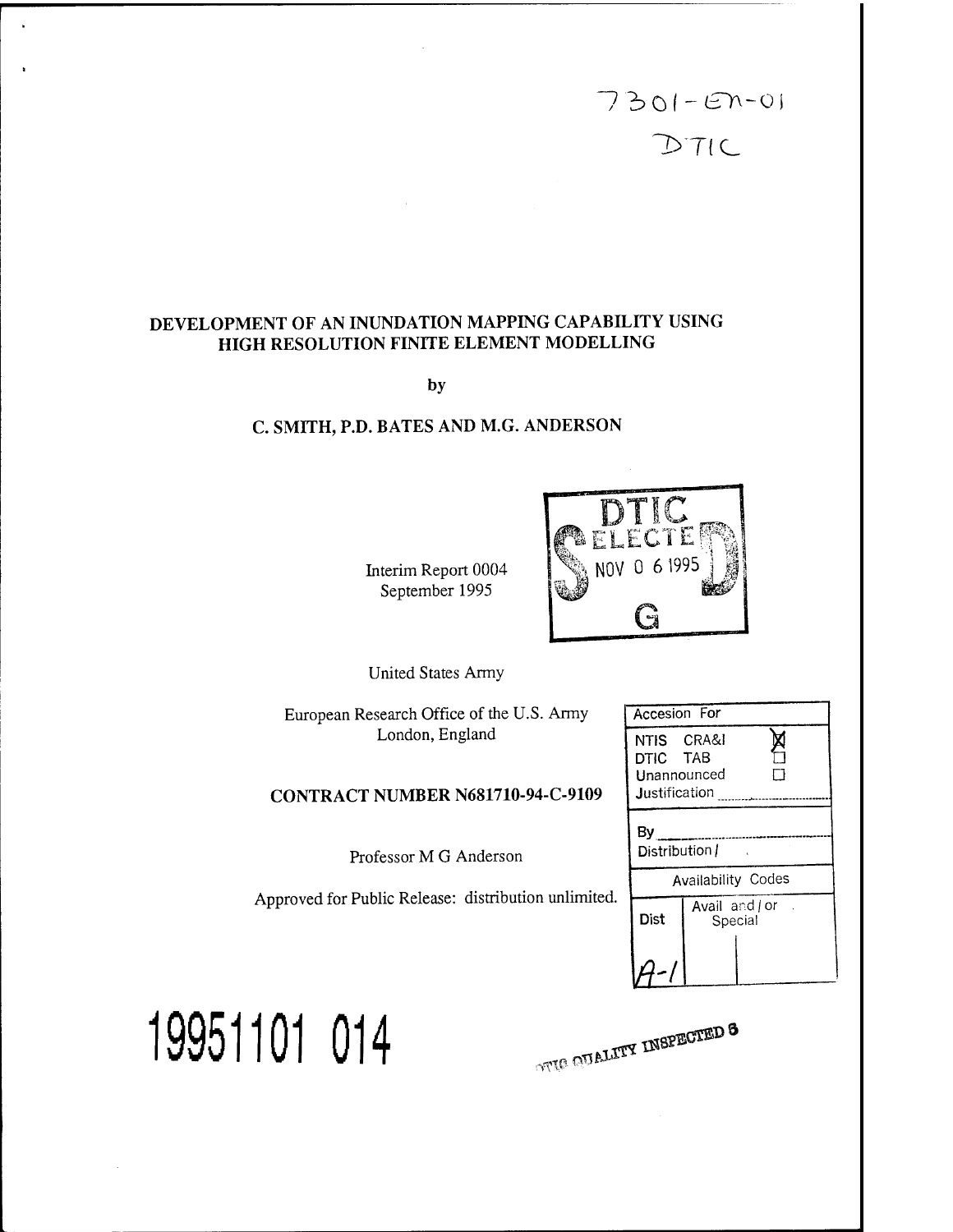*Department ofGeography, University ofBristol.*

### **MISSOURI RIVER FLOOD MODELLING PROJECT**

**Report no. 4: 1/10/95**

Professor Malcolm G. Anderson

*Department ofGeography, University ofBristol, University Road, Bristol, BS8 1SS, UK. Tel: +44-117-929-7875 Fax: +44-117-928-7878*

#### **SUMMARY**

This document reports results derived from dynamic simulations computed with a two dimensional finite element model of a 60 km reach of the Missouri River.

#### BACKGROUND

The aim of this project is to undertake a feasibility study into the potential utility of integrating high resolution two dimensional finite element flow models and Geographical Information System technology.

The initial phase of this research concerns the construction of an operational high resolution flow model for a 60 km reach of the Missouri River between Gavins Point Dam and Maskell gauging station.

This report contains a brief review of progress on this work unit during months 8-12 of the research contract.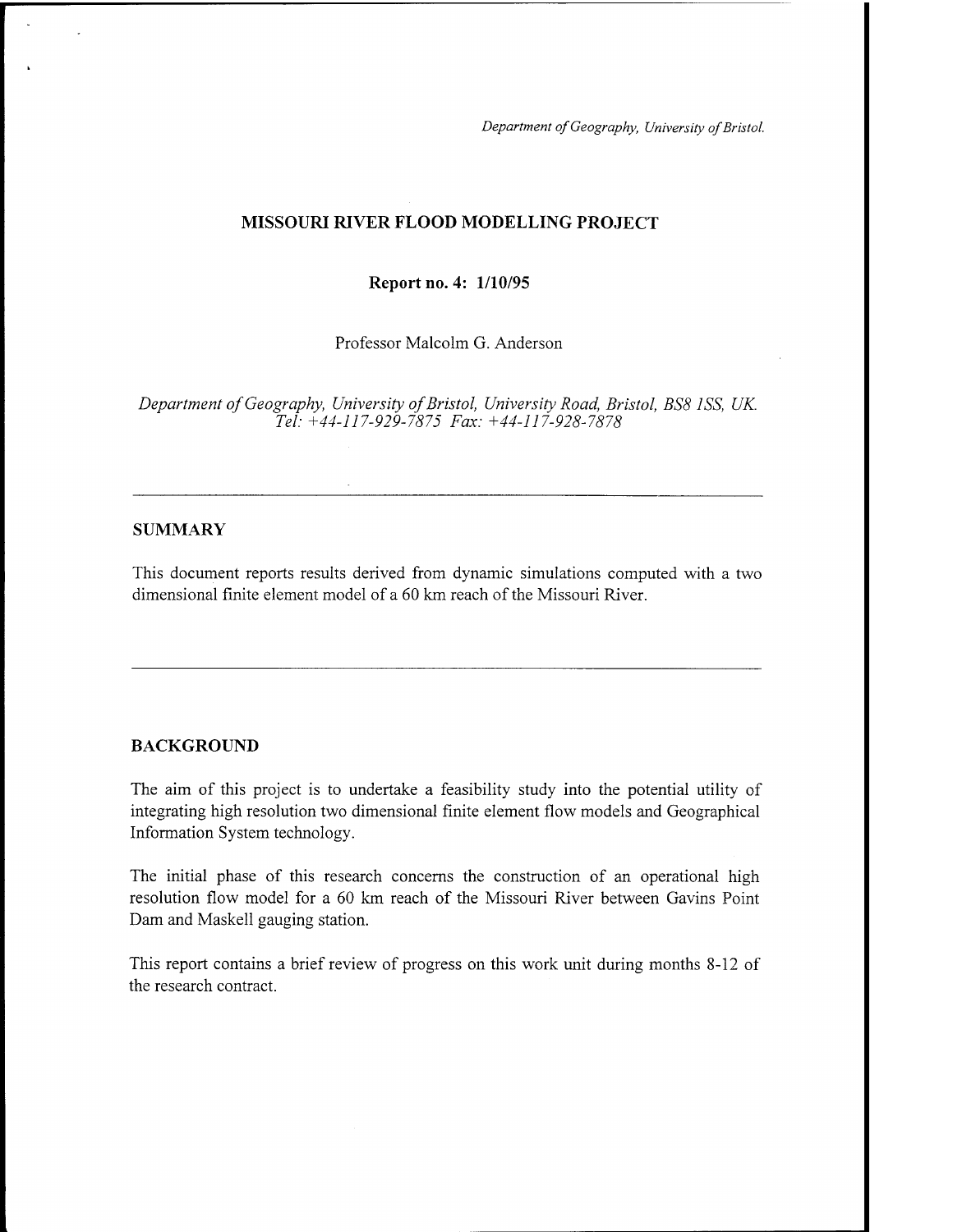#### **CURRENT POSITION**

A dynamic computation has been established for the two dimensional finite element model developed in the first 8 months of this project. From this simulation the following conclusions can be drawn.

- (i) The numerical model is computationally stable under dynamic flow conditions. This has not previously been demonstrated for river channel simulations over such long reach lengths and as such represents a significant achievement. This was anticipated in Report no. <sup>3</sup> (1/7/95) as if stable steady state conditions can be achieved it is likely that dynamic simulations will be relatively problem free. This is the case with the Missouri River model. We are thus in a position to move to validation ofthe hydraulic model, however a question arises concerning the current topographic representation (see Report no. 2: 1/5/95 and Report no. 3: 1/7/95). This has been developed using data from 37 surveyed cross sections and incorporates a number of interpolation uncertainties. For this reason a dynamic simulation using this topography may not establish realistic flow patterns in the developed model. This is particularly so if a validation of the developed model is attempted. We are therefore dependent on the supply of the LiDAR data set for model topographic parameterization if validation studies are to be meaningful.
- (ii) The scheme appears to function in a stable, mass conservative manner during dynamic simulations.
- (iii) The model is fully capable of simulating dry banks, tributary inflows and zones of recirculation.
- (iv) Computational requirements for the model will be high. This is a consequence of the large number of computational points used in the model and the length of the reach. This latter consideration is relevant if one wishes to simulate a complete flood wave passing through the reach.

During this period of research two other tasks have been completed. Firstly, USACE Missouri River District has been approached concerning gauge zero data and, secondly, USACE CRREL has been approached concerning the availability for use of the LIDAR high resolution topographic data set collected in late 1994.